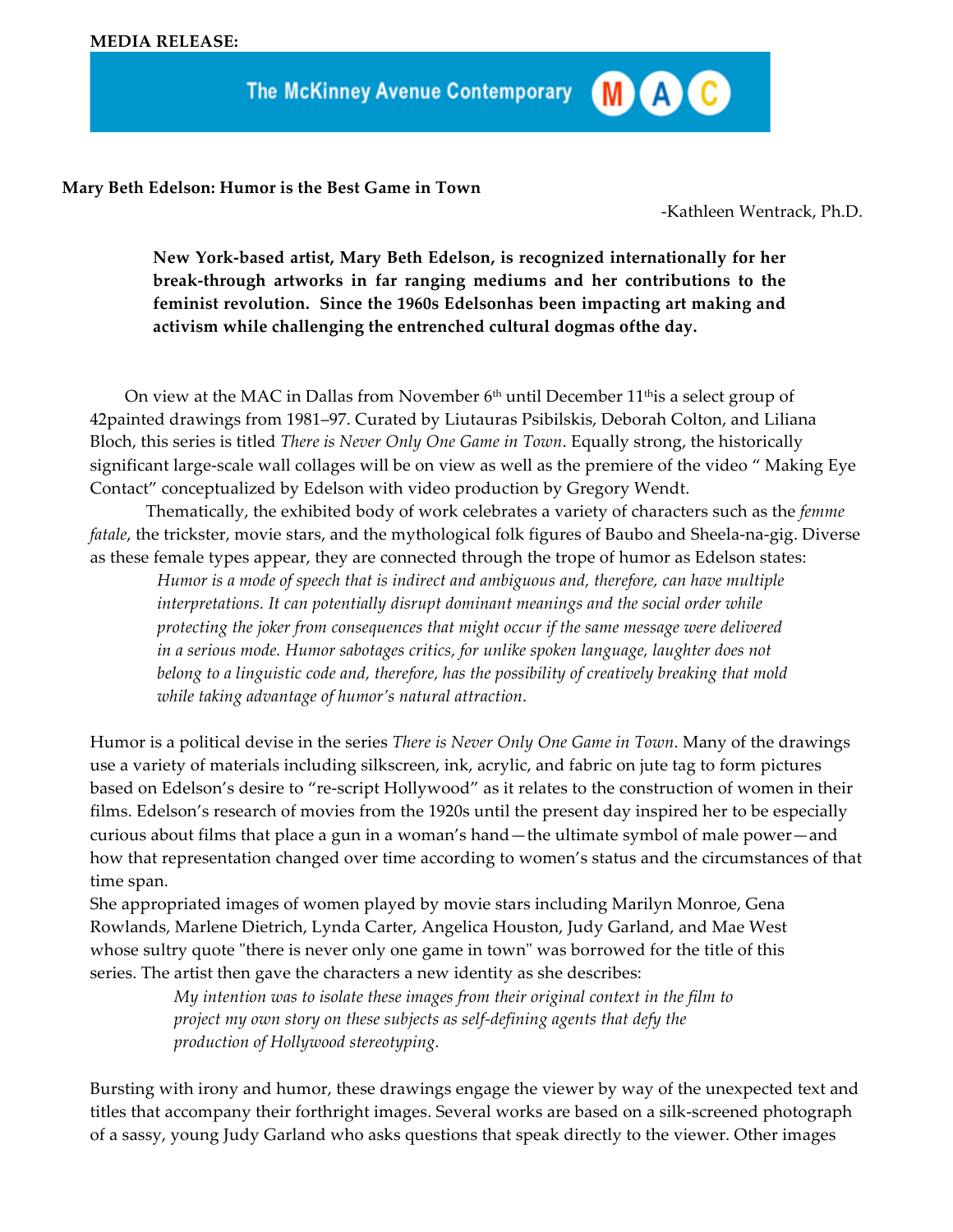draw on cross-cultural traditions for alternative spiritual histories as in the multi-armed Marilyn Monroe as the Hindu Goddess Kali.

Accompanying the painted drawing series are a selection of Edelson's wall collages installed on a large scale for the first time in the United States. The wall collages developed concurrent with the artist's well-known collage posters of the 1970s in which reproductions of historical paintings by male artists are parodied by pasting photographs of female artists' faces over the male actors' images. For example, *Some Living American Women Artists/Last Supper* (1971-72) is the first of the five collage posters in which the artist insisted on an alternative vision of society that included women in positions of power. For this first poster Edelson collected photographs of women artists and collaged their faces over those of Jesus and his disciples on a reproduction of Leonardo da Vinci's *Last Supper* (1498). All five posters in the series—recently acquired by the Museum of Modern Art in New York for their permanent collection —make use of appropriation in an effort to critique existing institutional structures and the history of western art. While these posters continue the social commentary of collage initiated by Dada artists almost a century ago, it is Edelson's wall collages that make her contribution unique to the history of collage art and feminist art history.

The genesis of the wall collages, unlike the posters, was one of happenstance and playfulness, evolving from scraps leftover from the laborious pre-computer process of making the posters. These works celebrate women's art collectives such as A.I.R. and Heresies, while others are cameos devoted to a specific artist and the women in her milieu. Each of the wall collages presents different subjects, stories, and themes while they all share a rambling unique vine or web-like structure. For example, *Web Works/Heresies* (1976) is built through a repetition of individual faces that creates the appearance of animation as in *Good Meeting*, (1976) sourced from the *Death of the Patriarchy/A.I.R. Anatomy Lessons*  poster. At first glance *Good Meeting* appears to be a dragonfly but on closer inspection it is composed of a set of wings and the faces of several women. The dragonfly's head begins with the image of Rachel bas-Cohain, then Ana Mendieta and Edelson, and concludes with ten prints of Nancy Spero's face, diminishing in scale to form the tail. This collage provides an excellent example of how her repetitious progression creates a sense of movement influenced by the structural duplication of , in this case, Spero's face.

Alongside, and often in conjunction with, the portrait-based wall collages, several themes reoccur in Edelson's wall collages including Medusa, the Bird and the Snake Goddess of Egypt, Venus, Sheela-na-Gig, and Baubo. *Laughing Medusa* (1976) was made in a similar manner from remnants of poster pictures and other photographs of fellow A.I.R. members that the artist often took. The central face in this work is of Anne Healy with her head tilted back slightly holding a widemouthed laugh and framed by the smaller heads of A.I.R. members. Eight strands of wildly protruding hair—each strand repeating a separate individual's head—moves with twists and turns like a snake, as if it were Medusa's own hair.

The artist has frequently employed the figures of the Sheela-na-gig and Baubo in diverse mediums since the early 1970s, a moment when feminists sought out sources of power and spirituality that reflected not only an alternative to western religious structures but also spiritual histories in which women held significant positions and power. Found on the British Isles, especially in Ireland, the Sheela-na-gig is a female figure, crouching with legs splayed open exposing her genitalia. Dating back at least to the Middles Ages, these crudely shaped Sheela's have been found near churches, bridges, and castles, and are generally regarded as folk deities imbued with powers of renewal, birth, and death according to the scholar Barbara Freitag in *Sheela-Na-Gigs: Unraveling an Enigma* (2004). Edelson combines the Sheela imagery with faces of women she wishes to acknowledge ultimately imbuing the figures with life-giving power as in *Buffy Sheela* (1976) thatis composed of the heads of fellow artists Buffy Johnson, Michele Stewart, Betye Saer and Yoko Ono.